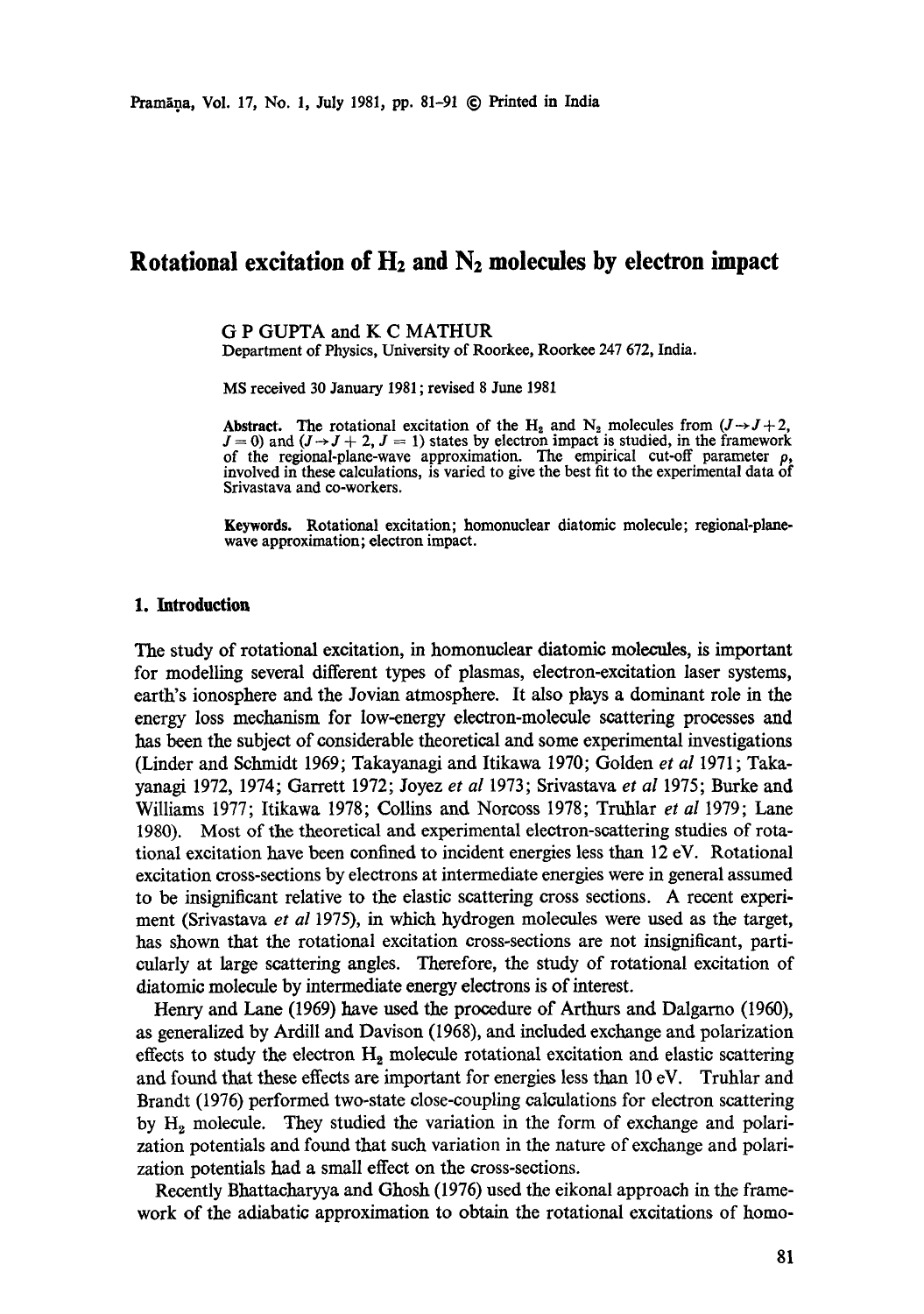nuclear diatomic molecules by 40 eV electrons. They obtained a qualitative agreemeat with the recent experimental data (Srivastava *et al* 1975).

In this paper, we study the rotational excitation of  $H_2$  and  $N_2$  molecules by electrons within the framework of the regional-plane-wave approximation (RPWA). The RPWA has been applied previously to molecules having a permanent dipole moment (Rudge 1974). The molecules studied were CsCI, CsF and KI with dipole moment  $D > 3.0$  a.u. The energy region studied was 0.5 to 10.0 eV. Here we have extended the above study to the quadrupolar molecules  $(H_2 \text{ and } N_2)$ . To compare with the available data, the energy range studied by us is  $\geq 40$  eV. At these energies we expect some penetration of the electron in the molecular region. The value of the cut-off parameter  $\rho$ , which gives the best agreement with the data for  $H_2$  molecule is found to be 0.55 a.u.

## **2. Theory**

Let r denote the position vector of the scattering electron relative to the centre of mass of the molecule and  $\bf{R}$  be a vector along the molecular axis. We suppose that in the collision process, the electronic and vibrational states of the molecule are unaltered and therefore we suppress reference to them. The molecule is treated as a rigid rotator. If  $(J, M<sub>I</sub>)$  are the rotational quantum numbers in the initial state and  $(J', M_{J'})$  in the final state then the scattering amplitude for a collision in which the target molecule is excited rotationally from the initial state  $J$  to a final state  $J'$ , in the Born approximation, is given by (Takayanagi and Itikawa 1970),

$$
f(J M_J; J'M_{J'} | K_i K_j) = -\frac{1}{2\pi} \int_0^\infty \exp(i\mathbf{q} \cdot \mathbf{r}) V(\mathbf{r} \cdot \hat{R})
$$

$$
Y_{JM_J}(\hat{R}) Y^*_{J'M_{J'}}(\hat{R}) d\mathbf{r} d\hat{R}, \qquad (1)
$$

where  $K_i$  and  $K_f$  are the initial and final momenta and  $q(= K_i - K_f)$  is the momentum transfer vector.  $Y(\hat{R})$ 's are the rotational wavefunctions and  $V(\mathbf{r}, \hat{R})$  is the electron molecule interaction potential.

The interaction potential  $V(r, \hat{R})$  may be expanded in terms of the Legendre polynomial as

$$
V(\mathbf{r}, \hat{R}) = \sum_{L=0}^{\infty} V_L(r) P_L(\cos \theta),
$$
 (2)

and is usually approximated by the first few terms.  $\theta$  is the angle between the vectors  $\hat{r}$  and  $\hat{R}$ .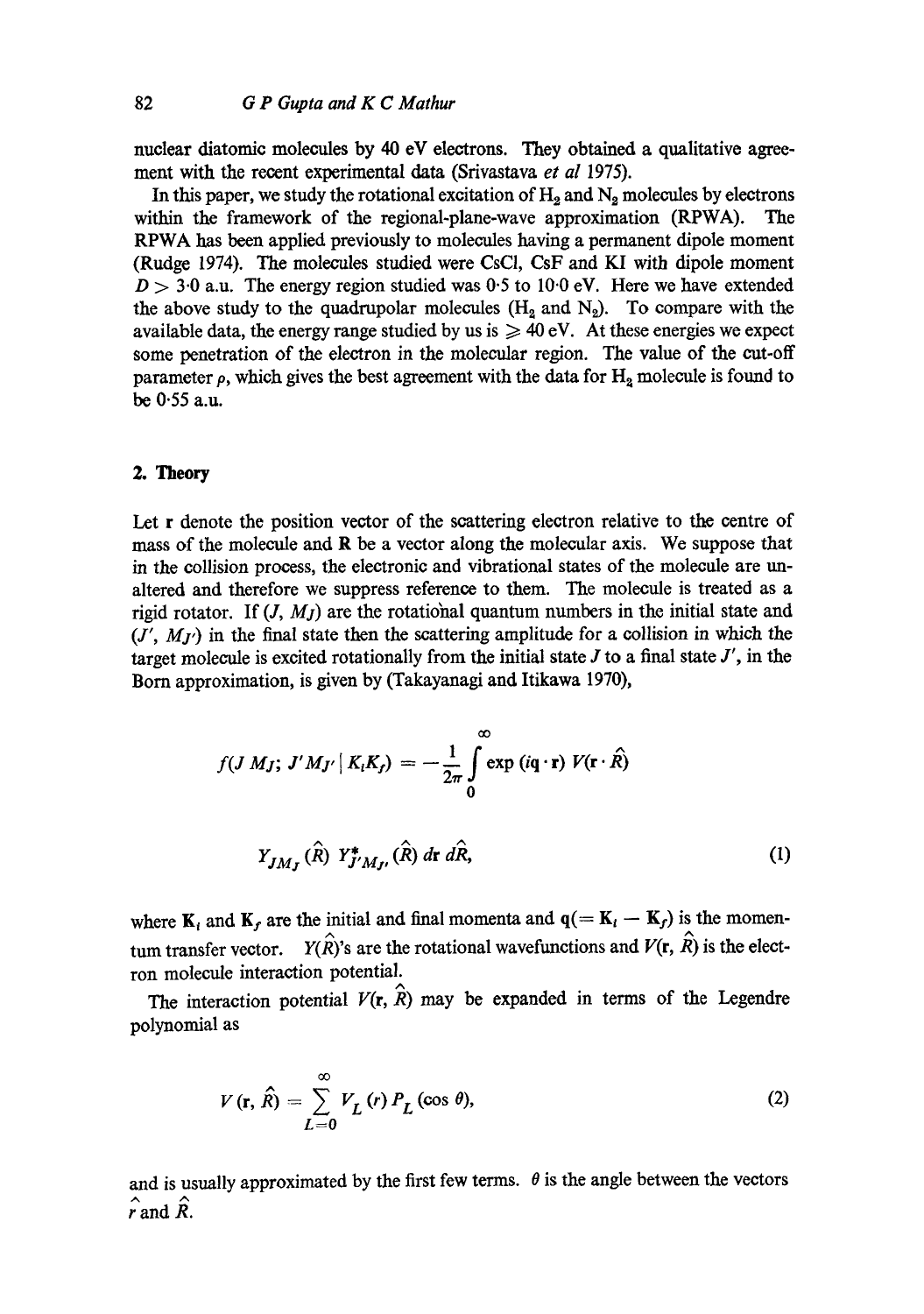Several model potentials have been used to approximate the interaction potential of equation (2). We write for  $V(\mathbf{r},\hat{R})$  an effective potential of the following form

$$
V(\mathbf{r}, \hat{R}) = V_s(\mathbf{r}, \hat{R}) + V_p(\mathbf{r}, \hat{R}), \qquad (3)
$$

where  $V_s(\mathbf{r}, \hat{R})$  is the static potential and  $V_p(\mathbf{r}, \hat{R})$  is the polarization potential.

In the above, we have neglected exchange, as for the energies considered ( $\geq 40$  eV) in the present paper, its contribution would be small.

Using the molecular wavefunctions of Hara (1967), the static potential  $V_s(\mathbf{r}, \hat{R})$ is given by (Bhattacharyya and Ghosh 1975)

$$
V_s(\mathbf{r},\,\hat{R})=V_s^{(0)}(r)+[V_s^{(2)}(r)+V_q^{(2)}(r)]P_2(\hat{r}\cdot\hat{R}),\qquad \qquad (4)
$$

with 
$$
V_s^{(2)}(r) = -5.01637 \left(\frac{1}{r^3}\right) \left[e^{tr} - e^{-tr}\right] + 11.69816 \left(\frac{1}{r^2}\right) \left[e^{tr} + e^{-tr}\right]
$$

$$
- 10.27985 \left(\frac{1}{r}\right) \left[e^{tr} - e^{-tr}\right] + 2.76688 \left[e^{tr} + e^{-tr}\right], r \le Re/2
$$

$$
= -0.96504 \left(\frac{1}{r^3}\right) e^{-tr} - 2.25047 \left(\frac{1}{r^2}\right) e^{-tr} - 2.81971 \left(\frac{1}{r}\right) e^{-tr}
$$

$$
- 2.49604 \ e^{-tr}, \ge Re/2,
$$
(5)

and  $V_{a}^{(2)}(r) = -Q/r^3$ , (6)

where Q is the quadrupole moment of the molecule,  $t = 2.332 a_0^{-1}$  and *Re* is the internuclear separation of the molecule. The contribution of  $V^{(0)}(r)$  to equation (1) would be zero due to the orthogonality of the wavefunction.

Since rotational excitation can only be affected by anisotropic potentials, we use for  $V_p$  (r,  $\hat{R}$ ), in the second term of equation (3), the anisotropic polarization potential used by Dalgarno and Moffet (1963)

$$
V_p(\mathbf{r}, \hat{R}) = V_p(r) P_2(\hat{r} \cdot \hat{R}), \tag{7}
$$

$$
V_p(r) = -\frac{a'}{2r^4},\tag{8}
$$

where  $\alpha'$  is the anisotropic polarizability of the molecule. Thus, the total effective potential which contributes to the rotational excitation is

$$
V(\mathbf{r}, \hat{R}) = v(r) P_2(\hat{r} \cdot \hat{R}), \tag{9}
$$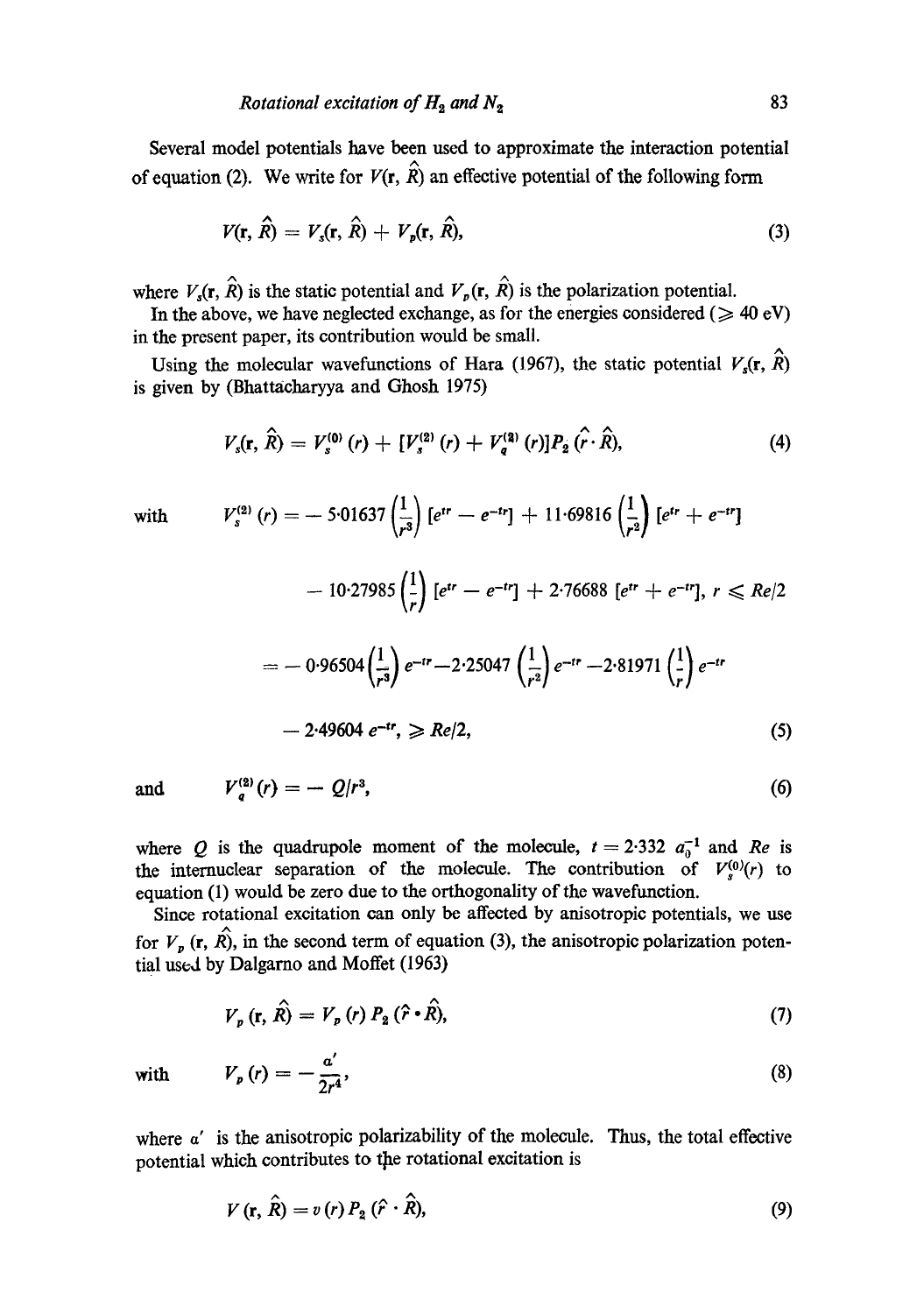where,  $v(r) = v_*^{(2)}(r) + v_1(r)$ , (10)

$$
(\mathcal{M}_\mathcal{A},\mathcal{M}_\mathcal{A},\mathcal{M}_\mathcal{A},\mathcal{M}_\mathcal{A},\mathcal{M}_\mathcal{A},\mathcal{M}_\mathcal{A},\mathcal{M}_\mathcal{A},\mathcal{M}_\mathcal{A},\mathcal{M}_\mathcal{A},\mathcal{M}_\mathcal{A},\mathcal{M}_\mathcal{A},\mathcal{M}_\mathcal{A},\mathcal{M}_\mathcal{A},\mathcal{M}_\mathcal{A},\mathcal{M}_\mathcal{A},\mathcal{M}_\mathcal{A},\mathcal{M}_\mathcal{A},\mathcal{M}_\mathcal{A},\mathcal{M}_\mathcal{A},\mathcal{M}_\mathcal{A},\mathcal{M}_\mathcal{A},\mathcal{M}_\mathcal{A},\mathcal{M}_\mathcal{A},\mathcal{M}_\mathcal{A},\mathcal{M}_\mathcal{A},\mathcal{M}_\mathcal{A},\mathcal{M}_\mathcal{A},\mathcal{M}_\mathcal{A},\mathcal{M}_\mathcal{A},\mathcal{M}_\mathcal{A},\mathcal{M}_\mathcal{A},\mathcal{M}_\mathcal{A},\mathcal{M}_\mathcal{A},\mathcal{M}_\mathcal{A},\mathcal{M}_\mathcal{A},\mathcal{M}_\mathcal{A},\mathcal{M}_\mathcal{A},\mathcal{M}_\mathcal{A},\mathcal{M}_\mathcal{A},\mathcal{M}_\mathcal{A},\mathcal{M}_\mathcal{A},\mathcal{M}_\mathcal{A},\mathcal{M}_\mathcal{A},\mathcal{M}_\mathcal{A},\mathcal{M}_\mathcal{A},\mathcal{M}_\mathcal{A},\mathcal{M}_\mathcal{A},\mathcal{M}_\mathcal{A},\mathcal{M}_\mathcal{A},\mathcal{M}_\mathcal{A},\mathcal{M}_\mathcal{A},\mathcal{M}_\mathcal{A},\mathcal{M}_\mathcal{A},\mathcal{M}_\mathcal{A},\mathcal{M}_\mathcal{A},\mathcal{M}_\mathcal{A},\mathcal{M}_\mathcal{A},\mathcal{M}_\mathcal{A},\mathcal{M}_\mathcal{A},\mathcal{M}_\mathcal{A},\mathcal{M}_\mathcal{A},\mathcal{M}_\mathcal{A},\mathcal{M}_\mathcal{A},\mathcal
$$

with  $v_1(r) = v_a^{(2)}(r) + V_p(r).$  (11)

In the Born approximation [equation (1)], one assumes the motion of the incident electron to be described by plane waves in the entire region of space. When the incident electron is within the molecule, this assumption is not correct. An accurate representation of the wavefunction in the inner region would require a treatment which takes into account the complex structure of the molecule. In the study of the rotational excitation of the molecules having permanent moments, the crosssection is usually dominated by the long range interaction, and it is possible that the cross-sections are not strongly dependent upon the detailed nature of the wavefunction in the molecular region. In the regional-plane-wave approximation (Rudge 1974; Rudge *et al* 1976), one assumes the incident electron to be represented by plane wave in the region  $(r > \rho)$  and nothing in the region  $(r < \rho)$ , where  $\rho$  is a cut-off parameter. One usually relates  $\rho$  to the equilibrium separation *Re*. We therefore define  $\rho (= \gamma Re)$  where  $\gamma$  is a variable parameter.

The trial wavefunctions, representing the initial and final states of the total system, for the electron molecule collision process are chosen to be

$$
\Psi_{i}(\mathbf{r}, \hat{R}) = Y_{J M_{f}}(\hat{R}) \exp(i\mathbf{K}_{i} \cdot \mathbf{r}), \qquad r > \rho
$$
  
= 0, \qquad r < \rho \qquad (12)

$$
\Psi_{r}^{*}(\mathbf{r}, \hat{R}) = Y_{J'}^{*} M_{J'}(\hat{R}) \exp(-i\mathbf{K}_{f} \cdot \mathbf{r}), \qquad \qquad r > \rho
$$
  
= 0, \qquad \qquad r < \rho \qquad (13)

The scattering amplitude, in the RPWA which corresponds to the choice of functions (12) and (13), is then given by

$$
f(J M_J; J'M_{J'} | K_t K_f) = -\frac{1}{2\pi} \int_{r>\rho} \exp(i\mathbf{q}\cdot\mathbf{r}) V(\mathbf{r}\cdot\hat{\mathbf{R}}) Y_{J M_J}(\hat{\mathbf{R}})
$$

$$
Y_{J'M_{J'}}^*(\hat{\mathbf{R}}) d\mathbf{r} d\hat{\mathbf{R}}.
$$
(14)

Using (9) and (14) and performing the angular integrations, we obtain

$$
f(J M_j; J' M_{J'} | K_i K_f) = \frac{8\pi}{(2I' + 1)} \sum_{m'} I(\rho) (-1)^{J + M_J}
$$
  

$$
\left\{ \frac{(2J + 1)}{4\pi} \right\}^{1/2} C_{M_{J'}}^{J'} - \frac{J}{M_J m'} \frac{I'}{C_{0 0 0}} C_{\rho m'}^{J' J'} K_{l'm'}^* (\hat{q})
$$
  
(15)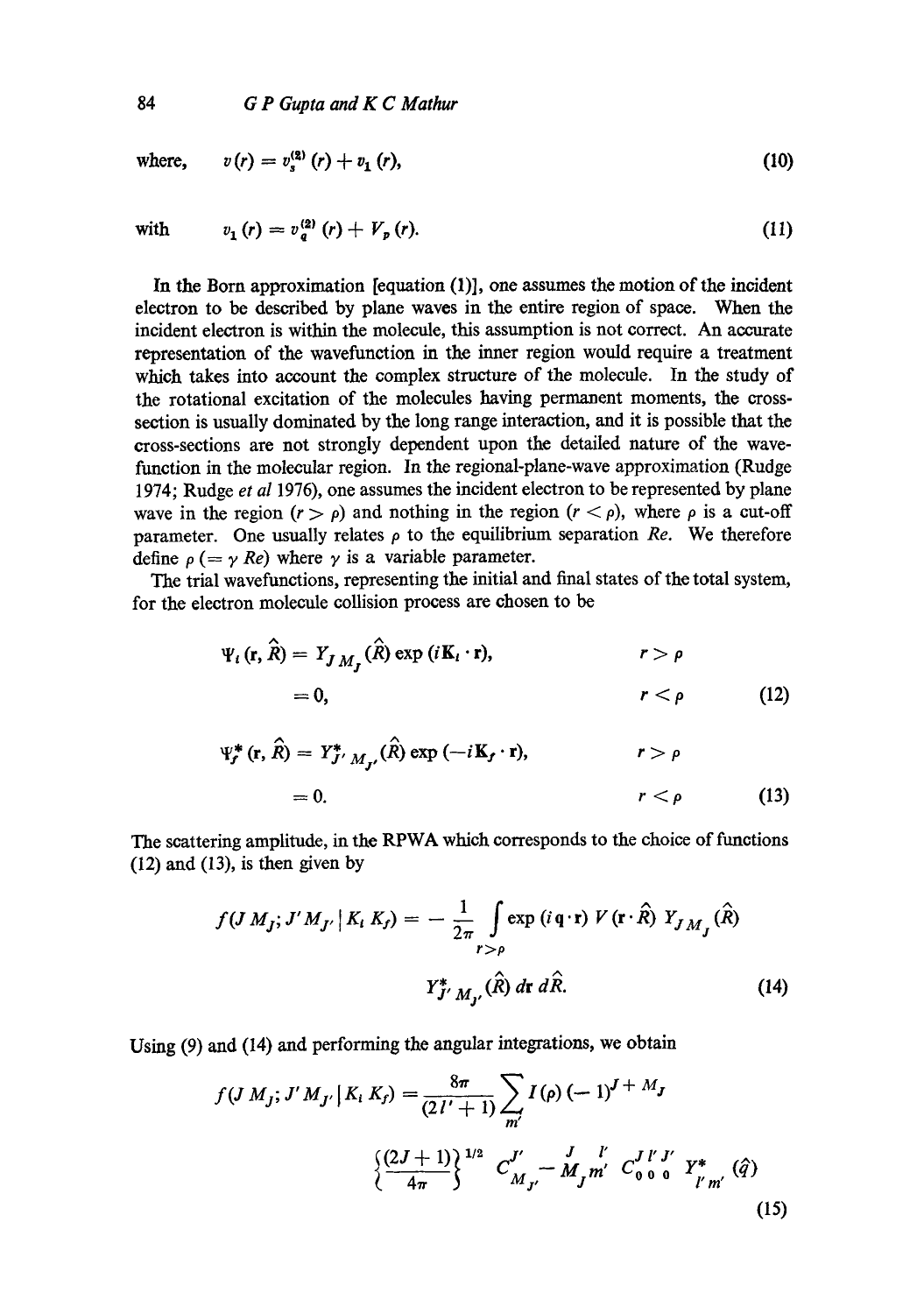with  $l' = 2$ where C denotes a Clebsch-Gordon coefficient

and 
$$
I(\rho) = \int_{\rho}^{\infty} r^2 v(r) j_{i'}(qr) dr,
$$
 (16)

 $j_{i'}$  is a spherical Bessel function.

The integral of (16), in the Born approximation (BA) as a function of cut-off parameter  $\rho$  can be written as

$$
I(\rho) = \int_{0}^{\infty} r^{2} V_{s}^{(2)}(r) j_{1'}(qr) dr + v_{1}(\rho) \int_{0}^{\rho} r^{2} j_{1'}(qr) dr + \int_{\rho}^{\infty} r^{2} v_{1}(r) j_{1'}(qr) dr,
$$
 (17)

where in the region  $r < \rho$ , we have replaced  $v_1(r)$  by  $v_1(\rho)$ . Using equations (15) and (16), the differential cross-section in the RPWA may be written as

$$
\frac{d\sigma}{d\Omega} = \frac{K_f}{K_l(2J+1)} \sum_{M_f M_{f'}} |f|^2.
$$
 (18)

which on carrying out the summation is written as

$$
\frac{d\sigma}{d\Omega}(JJ'/K_i K_j) = \frac{4}{5}\frac{K_f}{K_i}I^2(\rho)(C_0^J \frac{2}{\rho} \frac{J'}{0})^2.
$$
\n(19)

We have evaluated the differential cross-sections using the above equation. In our calculations, like Rudge (1974), we have chosen  $\gamma$  as a free parameter. For the  $(J \rightarrow J + 2, J = 1)$  excitation of the H<sub>2</sub> molecule, we find that for incident electron energies  $\geq 40$  eV, results in best agreement with the data of Srivastava *et al* (1975) are obtained with a value of  $\gamma$  equal to 0.55. This conclusion is obtained on the basis of data at large scattering angles.

## **3. Results and discussion**

Figures 1 to 3 show our results for the differential cross-section, for the  $(J \rightarrow J + 2, J \rightarrow J)$  $J = 1$ ) and  $(J \rightarrow J + 2, J = 0)$  excitation of the H<sub>2</sub> molecule for incident electron energies ( $\geq 40$  eV). Table 1 gives the value of molecular constants used in the calculation.

Figure 1 shows our results for the  $(J \rightarrow J + 2, J = 1)$  transition at 40 eV electron energy. The curve RPWA, based on the regional-plane-wave approximation, is obtained using (19), (16) and (10); and curve BA is the corresponding result in the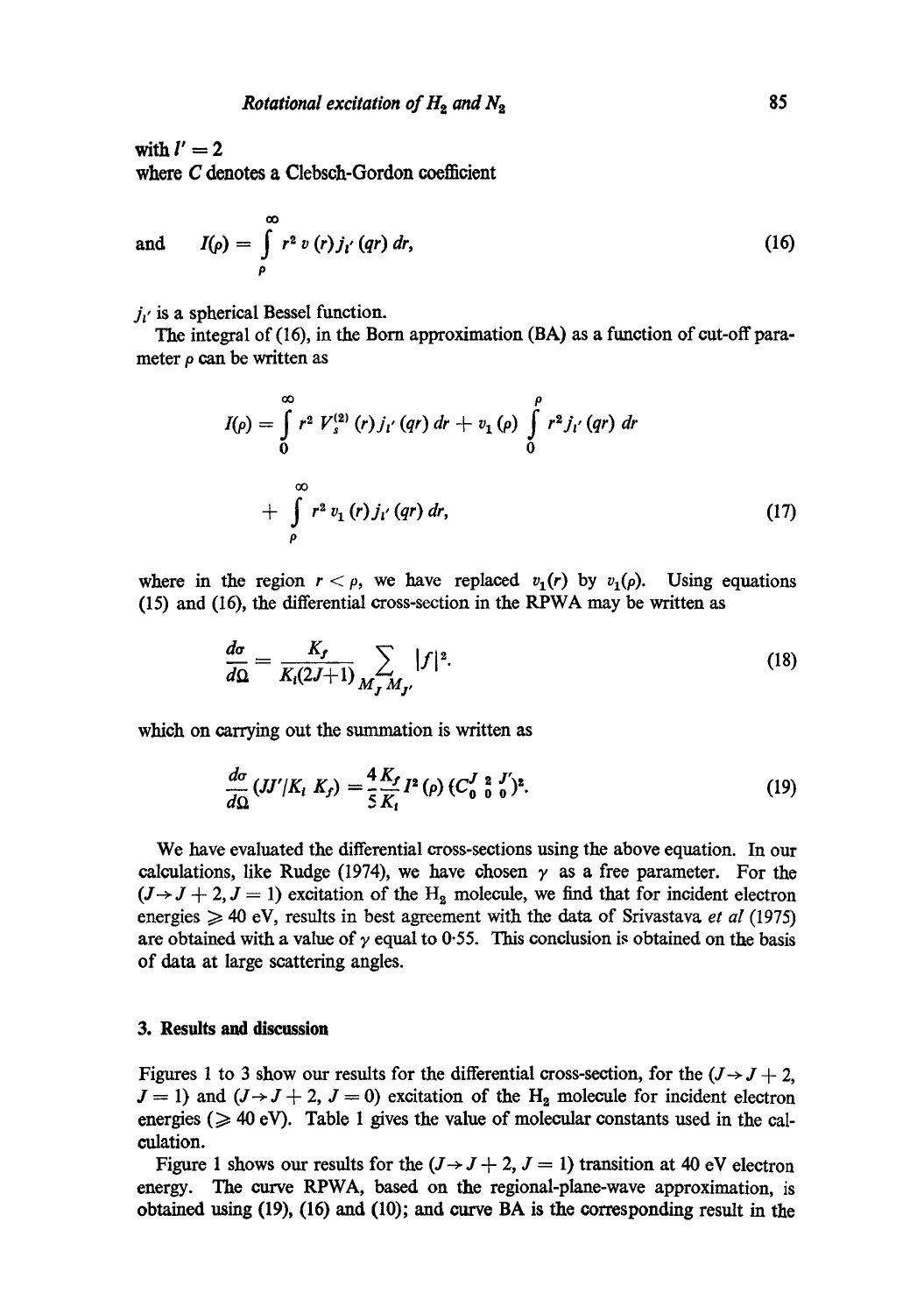

Figure 1. Differential cross-section for the  $(J \rightarrow J + 2, J = 1)$  excitation of the H<sub>2</sub> molecule at incident electron energy of 40 eV.--Present calculations in the RPWA; --.--Present calculations in the BA; .... Calculations based on two-state close-coupling approximation with exchange neglected (Truhlar and Brandt 1976, curve 3 XE); .... Calculations of Henry and Lane at 45 eV as reported by Srivastava<br>*et al* (1975, curve TR);— — — Calculations based on the eikonal approximation (Bhattacharyya and Ghosh 1976, curve BG);  $\bullet$ , experimental data (Srivastava et al 1975).



Figure **2.**  molecule at incident electron energy of 40 eV. Differential cross-section for the  $(J \rightarrow J + 2, J = 0)$  excitation of the H<sub>2</sub> incident electron energy of 40 eV. Other details as in figure 1.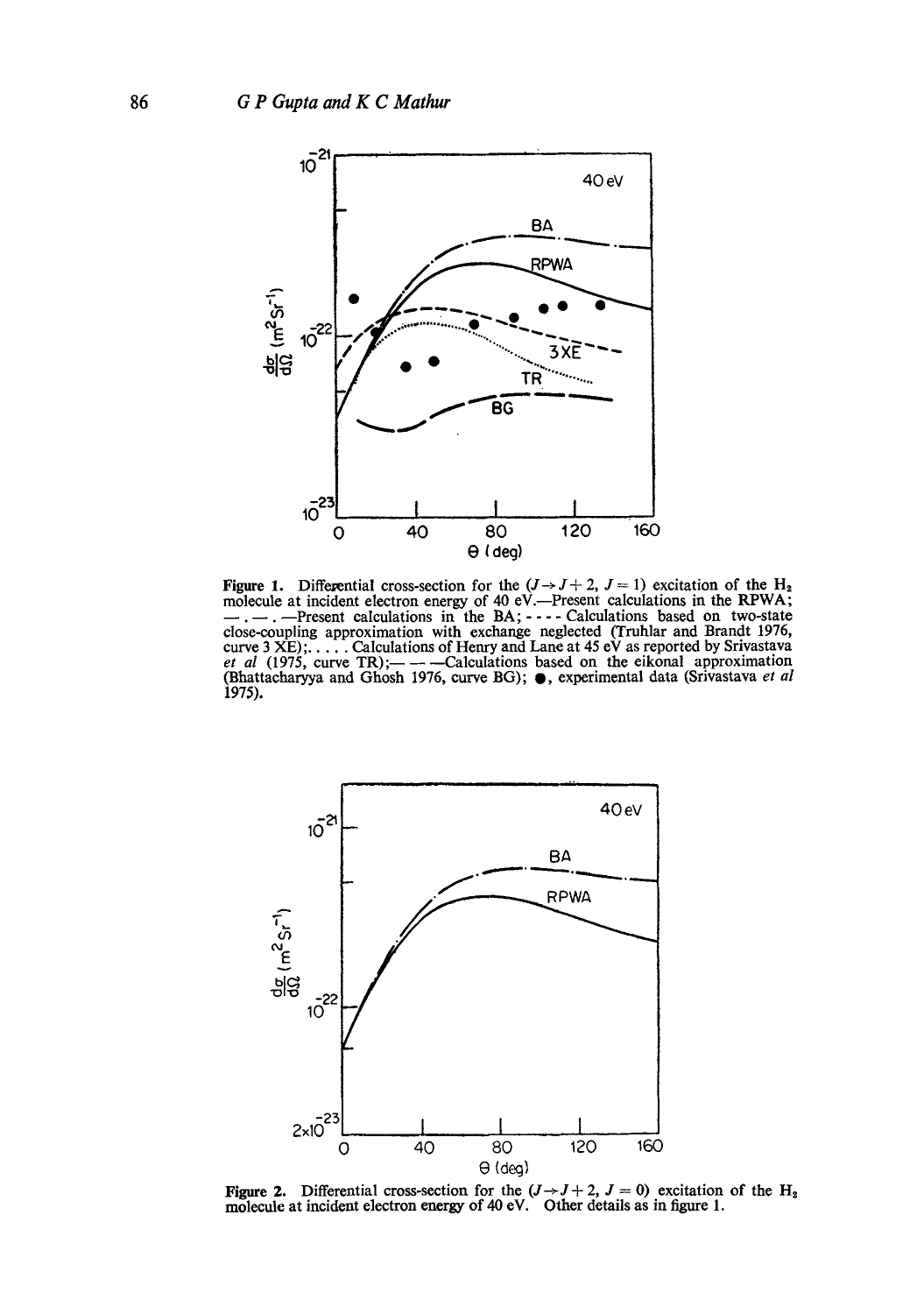

Figure 3. Differential cross section for the  $(J \rightarrow J + 2, J = 1)$  excitation of the H<sub>2</sub> molecule at a scattering angle of 115° and for energies from 40 eV to 100 eV. - **TR.** Other details as in figure 1.

Table 1. Molecular constants used in the calculations

| Target<br>molecule | $Re(a_0)$ | $Q$ (a.u.)        | $a'\left(a_0^3\right)$ |
|--------------------|-----------|-------------------|------------------------|
| Н,                 | 1.406a    | 0.49 <sup>b</sup> | 1.4c                   |
| N,                 | 2.068a    | $-1.1308b$        | 4.24                   |

aHerzberg (1950)

<sup>d</sup>Landolt and Börnstein (1951)

Born approximation obtained by using (19), (17), and (10). The other theoretical calculations shown are (i) the calculations of Truhlar and Brandt (1976) based on the two-state close-coupling approximation with exchange neglected (3XE) (ii) the calculations of Henry and Lane (as plotted by Srivastava *et al* (1975), Curve TR), (iii) the calculations of Bhattacharyya and Ghosh (1976) based on the eikonal approximation (BG). All the above theoretical calculations are compared with the recent experimental data of Srivastava *et al* (1975). From the figure it is evident that at large angles the quantitative difference between our calculations and the experimental data is smaller than that between other calculations and the experimental data. Our calculations, however, do not give the correct variation of the differential crosssection with scattering angles. When compared with the Born approximation, we notice that the present calculation provides a considerable improvement over it. The TR calculation disagrees with the data in the entire angular range. The calculation BG reproduces the shape of the experimental data very well and amongst

bKocher *et al* (1972) cChang E S (1974)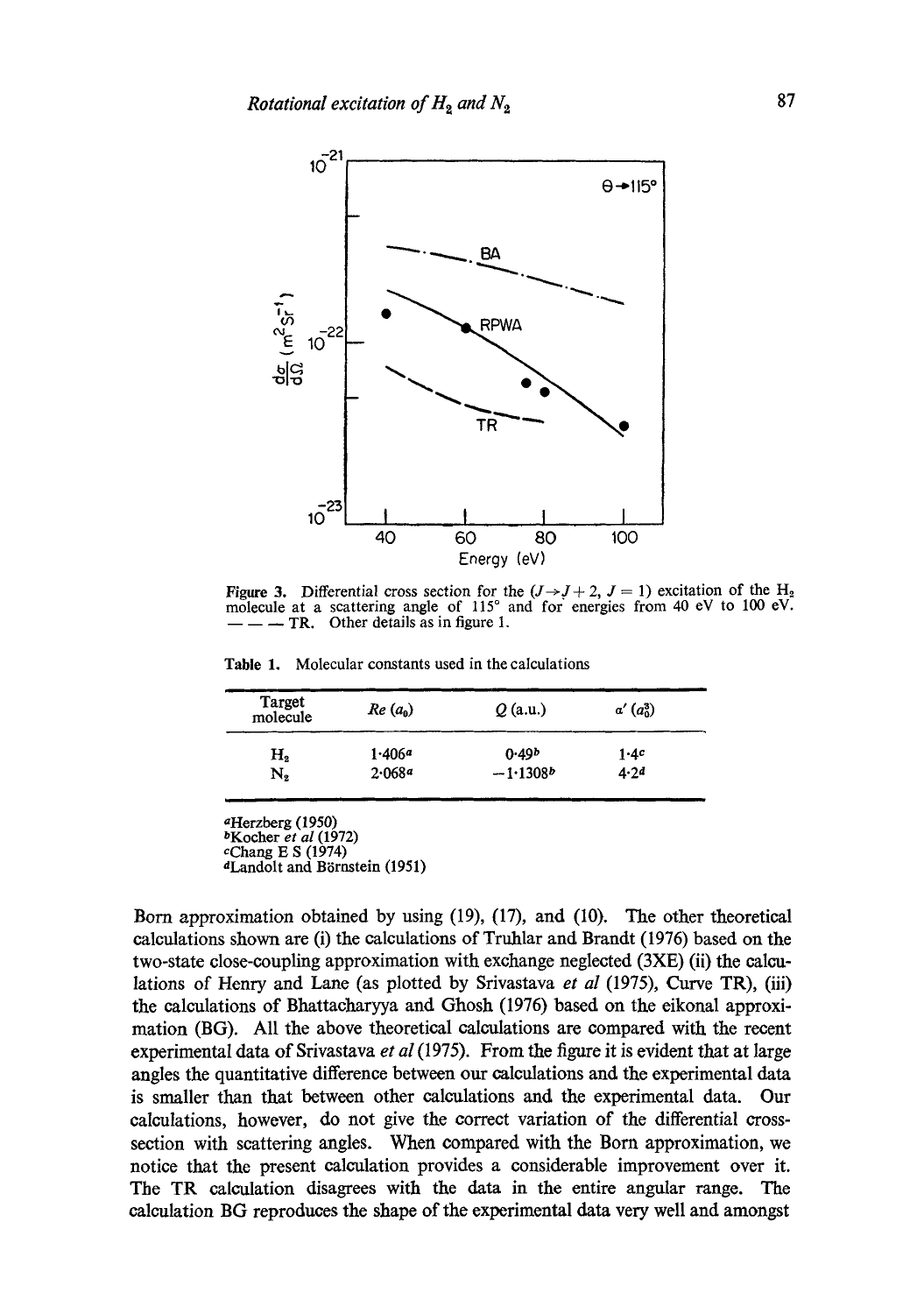| ֚֚֚֬                 |                  |
|----------------------|------------------|
|                      |                  |
|                      |                  |
|                      |                  |
|                      |                  |
|                      |                  |
|                      |                  |
| i                    |                  |
|                      |                  |
|                      |                  |
|                      |                  |
|                      |                  |
|                      |                  |
|                      |                  |
|                      |                  |
|                      |                  |
|                      |                  |
|                      |                  |
|                      |                  |
|                      |                  |
|                      |                  |
|                      |                  |
| ハイオン=つつ              |                  |
|                      |                  |
|                      |                  |
|                      |                  |
| 1                    |                  |
| $\ddot{\phantom{0}}$ |                  |
|                      |                  |
|                      |                  |
|                      | ī<br>Í           |
|                      | Ī                |
|                      | i                |
|                      | Ĩ                |
|                      |                  |
|                      | i<br>;<br>;<br>Ĭ |
| ׇ֚֬                  | ļ                |

|                          |                                    | $\gamma=0.5$                                                                                                                                             | $\gamma = 1.0$                                                                                                                                                                                                                                                                                                                                                                                                         |                                                 |                                                              | $\gamma = 1.5$                                                                                 |                                                   | $\gamma = 2.0$                                 |
|--------------------------|------------------------------------|----------------------------------------------------------------------------------------------------------------------------------------------------------|------------------------------------------------------------------------------------------------------------------------------------------------------------------------------------------------------------------------------------------------------------------------------------------------------------------------------------------------------------------------------------------------------------------------|-------------------------------------------------|--------------------------------------------------------------|------------------------------------------------------------------------------------------------|---------------------------------------------------|------------------------------------------------|
| Angle<br>in deg $\theta$ | ΒÁ                                 | RPWA                                                                                                                                                     | ВÁ                                                                                                                                                                                                                                                                                                                                                                                                                     | RPWA                                            | ΑÁ                                                           | RPWA                                                                                           | BA                                                | RPWA                                           |
|                          | ට<br>$1.53(-$                      | ට<br>I                                                                                                                                                   |                                                                                                                                                                                                                                                                                                                                                                                                                        | $\widehat{\phantom{a}}$<br>1.57(                | $\widehat{\phantom{a}}$<br>1.57(                             | $1.52(-0)$                                                                                     | ට                                                 | ට<br>1.39(                                     |
|                          | —) 00.∂                            | $\overline{1}$<br>1.55 (6.31 (6.31 )<br>6.33 (6.31 )<br>6.33 (6.31 )<br>6.31 (6.31 )<br>6.31 (6.31 )<br>6.31 )<br>6.31 (6.31 )<br>6.31 )<br>1.55 (6.31 ) | $\begin{array}{l} 1.58 (-0) \\ 7.13 (-1) \\ 2.38 (-1) \\ 1.02 (-1) \\ 1.02 (-2) \\ 3.12 (-3) \\ 7.79 (-3) \end{array}$                                                                                                                                                                                                                                                                                                 | $\cap$<br>J<br>6.97(                            | Ī<br>7.01(                                                   | $5.70(-$                                                                                       | $1.52(-$                                          | $\mathsf L$<br>3.53(                           |
|                          |                                    | I                                                                                                                                                        |                                                                                                                                                                                                                                                                                                                                                                                                                        | $2.66(-$                                        | 2.75(                                                        | $1.44(-$                                                                                       | $1.70(-$                                          | $\frac{1}{\cdot}$<br>2.47(                     |
|                          | $\frac{5}{19}$                     | I                                                                                                                                                        |                                                                                                                                                                                                                                                                                                                                                                                                                        | ନ ନ<br>T<br>8.33(                               | 9.38 <sub>0</sub>                                            | $1.46(-$                                                                                       | ନ<br>$3.35(-$                                     | J<br>3.47(                                     |
|                          | <b>S</b>                           | l                                                                                                                                                        |                                                                                                                                                                                                                                                                                                                                                                                                                        | $\overline{\mathbf{I}}$<br>1.85(                | 2.72                                                         |                                                                                                | ଲ<br>l<br>4.14(                                   | er.                                            |
|                          | $\frac{1}{2}$                      | ļ                                                                                                                                                        |                                                                                                                                                                                                                                                                                                                                                                                                                        | ļ<br>1.75(                                      | 6.75(                                                        | $\overline{\phantom{a}}$                                                                       | $\overline{1}$<br>$-4.40($                        | ┚<br>Ξ,                                        |
|                          | 2.25(                              |                                                                                                                                                          | $\overline{\phantom{a}}$<br>1.46(                                                                                                                                                                                                                                                                                                                                                                                      | $\overline{\phantom{a}}$<br>1.07(               | $\overline{1}$<br>1.53(                                      | $\overline{1}$                                                                                 | $\overline{1}$<br>2.04(                           | L<br>4.68(                                     |
|                          | $3.16(-$                           | Į                                                                                                                                                        | $\vert$<br>1.66(                                                                                                                                                                                                                                                                                                                                                                                                       | ్<br>$\overline{1}$<br>1.17(                    | L<br>4.07(                                                   | $\overline{1}$                                                                                 | $\mathbf{I}$<br>3.05(                             | $1.33 (-$<br>$4.66 (-$                         |
|                          | $-181$<br>$-163$<br>$+37$<br>$+37$ | $\mathbf{I}$                                                                                                                                             | ତ<br>$\overline{\phantom{a}}$<br>$\frac{40}{1.71}$                                                                                                                                                                                                                                                                                                                                                                     | $\overline{1}$<br>1.66(                         | $\triangleq \triangleq$<br>$\overline{\phantom{a}}$<br>1.91( | ତ<br>j                                                                                         | $\widehat{\mathbf{f}}$<br>$\overline{1}$<br>3.46( | ₽                                              |
|                          |                                    | $\overline{1}$                                                                                                                                           | F<br>$\overline{1}$                                                                                                                                                                                                                                                                                                                                                                                                    | କଳକ<br>ļ<br>1.44(                               | $\mathbf{I}$<br>$\frac{4}{1}$                                | $\mathsf{I}$                                                                                   | ₽<br>$\overline{\phantom{a}}$<br>2.52(            | ೯                                              |
|                          |                                    | I                                                                                                                                                        | $\overline{1}$<br>$1.83$<br>$6.12$<br>$2.99$                                                                                                                                                                                                                                                                                                                                                                           | ļ<br>9.62(                                      | $\overline{\phantom{a}}$<br>$\frac{1}{2}$                    | $\overline{\phantom{a}}$<br>$4.74$<br>$5.17$<br>$6.13$<br>$6.13$<br>$7.35$<br>$7.42$<br>$7.42$ | $\triangleq$<br>$1.23(-$                          | $7.02 (-$<br>2.56 (-                           |
|                          | 4.38(                              | $\overline{\phantom{a}}$                                                                                                                                 | ଚ<br>$\overline{\mathcal{L}}$                                                                                                                                                                                                                                                                                                                                                                                          | $\widehat{\mathbf{f}}$<br>$\mathbf{I}$<br>5.38( | $\widehat{\mathbf{f}}$<br>$\overline{\mathbf{I}}$<br>.88(    | $\overline{\mathbf{r}}$<br>7.30(                                                               | $\overline{1}$<br>4.89(                           | क क<br>$\overline{1}$                          |
|                          | J<br>4.31(                         | I                                                                                                                                                        | କ<br>$\vert$                                                                                                                                                                                                                                                                                                                                                                                                           | F<br>ļ<br>2.58(                                 | $\widehat{\mathbf{f}}$<br>I<br>$-38.1$                       | $\overline{1}$<br>4.91(                                                                        | <b>ARR</b><br>$\mid$<br>$1.12$<br>9.39            | $\widehat{\mathbf{f}}$<br>$\mathbf{I}$<br>3.01 |
|                          | 4.07                               |                                                                                                                                                          | $\overline{1}$                                                                                                                                                                                                                                                                                                                                                                                                         | $\overline{\mathsf{I}}$<br>1.06(                | €<br>$\overline{1}$<br>1.73(                                 | $\mathsf{I}$<br>2.53(                                                                          | $\frac{1}{2}$                                     | $\widehat{+}$<br>┚<br>1.37                     |
|                          |                                    | I                                                                                                                                                        | ନନନନ<br>$\overline{1}$<br>$3.91($<br>$5.52($                                                                                                                                                                                                                                                                                                                                                                           | କ ନ<br>ļ<br>3.66(                               | ₽<br>$\vert$<br>$\frac{56}{3}$                               | $\mathbf{I}$<br>1.05(                                                                          | ļ<br>4.89(                                        | ଜ<br>$3.84(-$                                  |
|                          | 3.97                               |                                                                                                                                                          | $\mathbf{I}$<br>6.69                                                                                                                                                                                                                                                                                                                                                                                                   | ļ<br>$\frac{5}{1}$                              | ډ<br>ļ<br>$-42($                                             | I<br>3.69(                                                                                     | $\overline{1}$<br>4.32(                           | ତ<br>$-1846$                                   |
|                          | 3.90(                              |                                                                                                                                                          | Į<br>7.36(                                                                                                                                                                                                                                                                                                                                                                                                             | ନ୍ତ<br>I<br>2.51(                               | €<br>1.33(                                                   | I<br>1.33(                                                                                     | ଚ ତ<br>$-117.5$                                   | €<br>ل<br>1.16(                                |
|                          | 88.6                               | I                                                                                                                                                        | $\begin{array}{c} \rule{0pt}{2ex} \rule{0pt}{2ex} \rule{0pt}{2ex} \rule{0pt}{2ex} \rule{0pt}{2ex} \rule{0pt}{2ex} \rule{0pt}{2ex} \rule{0pt}{2ex} \rule{0pt}{2ex} \rule{0pt}{2ex} \rule{0pt}{2ex} \rule{0pt}{2ex} \rule{0pt}{2ex} \rule{0pt}{2ex} \rule{0pt}{2ex} \rule{0pt}{2ex} \rule{0pt}{2ex} \rule{0pt}{2ex} \rule{0pt}{2ex} \rule{0pt}{2ex} \rule{0pt}{2ex} \rule{0pt}{2ex} \rule{0pt}{2ex} \rule{0pt}{$<br>7.58 | G<br>ţ<br>$\frac{1}{2}$                         | ډ<br>$\overline{1}$<br>$\overline{30}$                       | $\big\}$<br>8.04                                                                               | ෙ<br>2.13(                                        | ெ<br>3.83                                      |
|                          |                                    |                                                                                                                                                          |                                                                                                                                                                                                                                                                                                                                                                                                                        |                                                 |                                                              |                                                                                                |                                                   |                                                |

Notation  $a(b) = a \times 10^b$ Notation  $a(b) = a \times 10^b$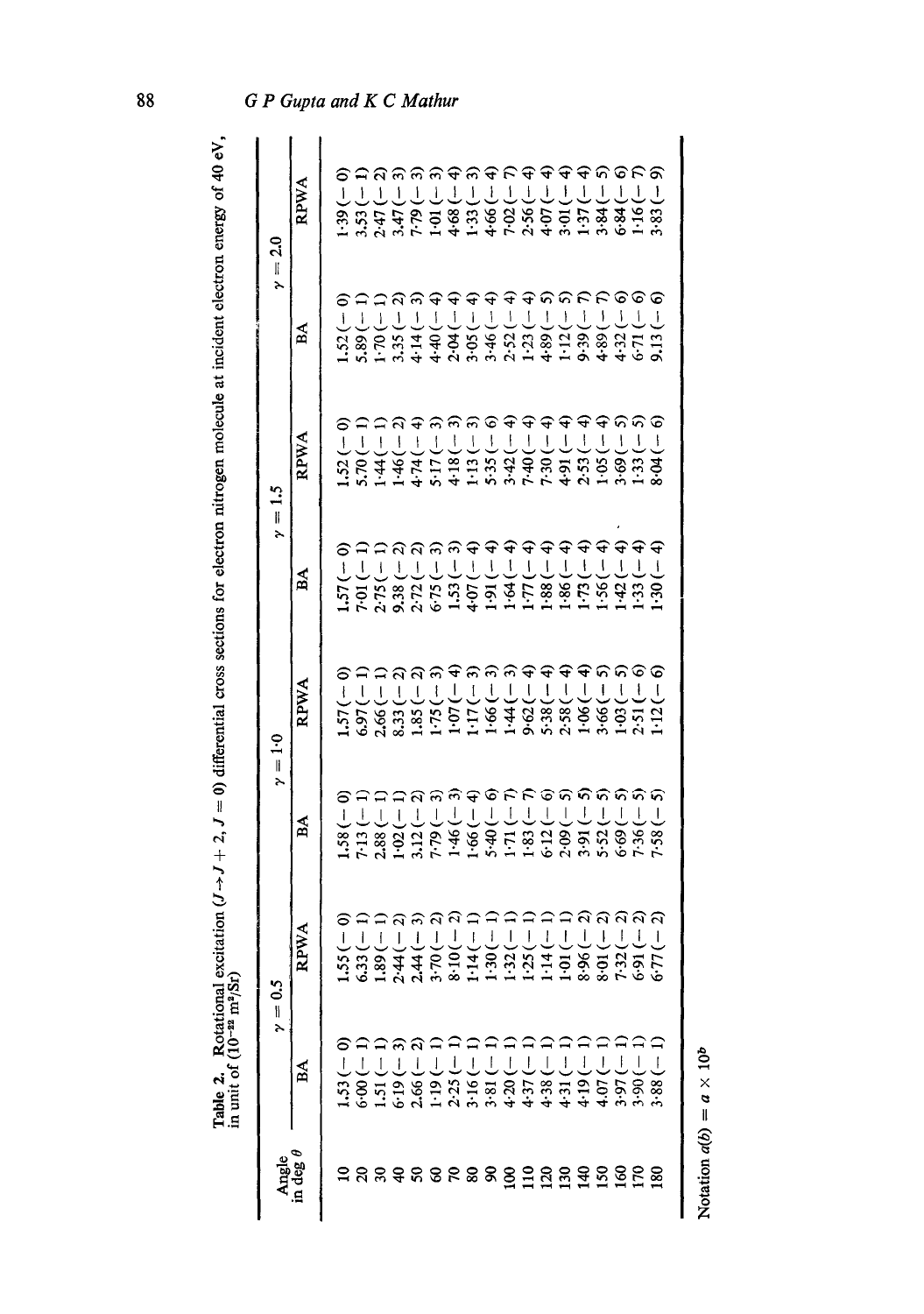| י<br>ו                                           |
|--------------------------------------------------|
|                                                  |
| j                                                |
|                                                  |
|                                                  |
| ֦֦֦֧֢ׅ֦֧ׅ֦֧ׅ֦֧ׅ֦֧ׅ֦֦֧֚֚֚֚֚֡֡֡֘֓֡֜֓֡֜֓֓֡֜֓֡֜֓֡֓֡֓ |
|                                                  |
|                                                  |
|                                                  |
|                                                  |
|                                                  |
|                                                  |
| $\overline{\mathbb{I}}$                          |
|                                                  |
| 1                                                |
| J                                                |
|                                                  |
| š<br>S<br>č                                      |
| 5<br>י                                           |
| $\sin^2$<br>i<br>i<br>ł                          |
| l<br>ı                                           |
| j<br><b>Contract</b>                             |
| able 3.<br>i                                     |

| <b>RPWA</b><br>8.63(<br>8.76(<br>2.84(<br>2.94<br>3.10(<br>6.40<br>7.98<br>4.44<br>2.22<br>2.05<br>4.38<br>1.51<br>2:51<br>6.80<br>9.10<br>$3-21$<br>3.42<br>$\gamma = 1.5$<br>ີລ<br>$\triangleq \triangleq$<br>$\widehat{\mathbf{f}}$<br>$\widehat{\mathcal{E}}$<br>ခ<br>€<br>$3.45$<br>$4.75$<br>$5.63$<br>$-1$<br>$-1$<br>$-1$<br>$-1$<br>$-1$<br>$-1$<br>$-1$<br>$-1$<br>$-1$<br>$-1$<br>$-1$<br>$-1$<br>$-1$<br>$-1$<br>$-1$<br>$-1$<br>$-1$<br>$-1$<br>$-1$<br>J<br>$\mathfrak l$<br>$\overline{1}$<br>$\mathbf{I}$<br>$\begin{array}{c} \begin{array}{c} \end{array} \end{array}$<br>$\overline{\mathbf{I}}$<br>$\overline{1}$<br>$\overline{1}$<br>$\overline{1}$<br>$\overline{1}$<br>A<br>9.50(<br>7.98(<br>$2.44$<br>$1.15$<br>$1.15$<br>$1.15$<br>$1.15$<br>$1.15$<br>$1.15$<br>$1.15$<br>8.46(<br>$\widehat{\mathbf{c}}$<br>$\widehat{\mathbf{f}}$<br>$\widehat{\bm{r}}$<br>$\widehat{\bm{r}}$<br>$\widehat{\mathcal{E}}$<br>コ<br>し<br>RPWA<br>$\mathbf{I}$<br>$6.36(-$<br>2.20 (-<br>5:15<br>1.51<br>$\gamma = 1.0$<br>99999 |                                         |
|--------------------------------------------------------------------------------------------------------------------------------------------------------------------------------------------------------------------------------------------------------------------------------------------------------------------------------------------------------------------------------------------------------------------------------------------------------------------------------------------------------------------------------------------------------------------------------------------------------------------------------------------------------------------------------------------------------------------------------------------------------------------------------------------------------------------------------------------------------------------------------------------------------------------------------------------------------------------------------------------------------------------------------------------|-----------------------------------------|
|                                                                                                                                                                                                                                                                                                                                                                                                                                                                                                                                                                                                                                                                                                                                                                                                                                                                                                                                                                                                                                            |                                         |
|                                                                                                                                                                                                                                                                                                                                                                                                                                                                                                                                                                                                                                                                                                                                                                                                                                                                                                                                                                                                                                            | ΒÁ                                      |
|                                                                                                                                                                                                                                                                                                                                                                                                                                                                                                                                                                                                                                                                                                                                                                                                                                                                                                                                                                                                                                            |                                         |
|                                                                                                                                                                                                                                                                                                                                                                                                                                                                                                                                                                                                                                                                                                                                                                                                                                                                                                                                                                                                                                            | 3355<br>3455                            |
|                                                                                                                                                                                                                                                                                                                                                                                                                                                                                                                                                                                                                                                                                                                                                                                                                                                                                                                                                                                                                                            |                                         |
|                                                                                                                                                                                                                                                                                                                                                                                                                                                                                                                                                                                                                                                                                                                                                                                                                                                                                                                                                                                                                                            | 6.15(                                   |
|                                                                                                                                                                                                                                                                                                                                                                                                                                                                                                                                                                                                                                                                                                                                                                                                                                                                                                                                                                                                                                            | $\overline{1}$<br>1.87(                 |
|                                                                                                                                                                                                                                                                                                                                                                                                                                                                                                                                                                                                                                                                                                                                                                                                                                                                                                                                                                                                                                            | 4.67(                                   |
|                                                                                                                                                                                                                                                                                                                                                                                                                                                                                                                                                                                                                                                                                                                                                                                                                                                                                                                                                                                                                                            | $\begin{array}{c} \end{array}$<br>8.75( |
|                                                                                                                                                                                                                                                                                                                                                                                                                                                                                                                                                                                                                                                                                                                                                                                                                                                                                                                                                                                                                                            | $\overline{\phantom{a}}$<br>9.99        |
|                                                                                                                                                                                                                                                                                                                                                                                                                                                                                                                                                                                                                                                                                                                                                                                                                                                                                                                                                                                                                                            | 5)<br>$\overline{\phantom{a}}$<br>3.25( |
|                                                                                                                                                                                                                                                                                                                                                                                                                                                                                                                                                                                                                                                                                                                                                                                                                                                                                                                                                                                                                                            | 1.02(                                   |
|                                                                                                                                                                                                                                                                                                                                                                                                                                                                                                                                                                                                                                                                                                                                                                                                                                                                                                                                                                                                                                            | ଚତନ<br>$\overline{1}$<br>1.09(          |
|                                                                                                                                                                                                                                                                                                                                                                                                                                                                                                                                                                                                                                                                                                                                                                                                                                                                                                                                                                                                                                            | $\begin{array}{c} \end{array}$<br>3.67( |
|                                                                                                                                                                                                                                                                                                                                                                                                                                                                                                                                                                                                                                                                                                                                                                                                                                                                                                                                                                                                                                            | $\hat{+}$<br>$\bigg\}$<br>1:25          |
|                                                                                                                                                                                                                                                                                                                                                                                                                                                                                                                                                                                                                                                                                                                                                                                                                                                                                                                                                                                                                                            | $\mathbf{I}$<br>2.34(                   |
|                                                                                                                                                                                                                                                                                                                                                                                                                                                                                                                                                                                                                                                                                                                                                                                                                                                                                                                                                                                                                                            | $\mathbf{I}$<br>3:31                    |
|                                                                                                                                                                                                                                                                                                                                                                                                                                                                                                                                                                                                                                                                                                                                                                                                                                                                                                                                                                                                                                            | $\mathsf I$<br>$4 - 01$                 |
|                                                                                                                                                                                                                                                                                                                                                                                                                                                                                                                                                                                                                                                                                                                                                                                                                                                                                                                                                                                                                                            | $\mathbf{I}$<br>4.42'                   |
| 4.80<br>€<br>$\overline{1}$<br>7.85<br>ତ<br>$\begin{array}{c} \rule{0pt}{2ex} \rule{0pt}{2ex} \rule{0pt}{2ex} \rule{0pt}{2ex} \rule{0pt}{2ex} \rule{0pt}{2ex} \rule{0pt}{2ex} \rule{0pt}{2ex} \rule{0pt}{2ex} \rule{0pt}{2ex} \rule{0pt}{2ex} \rule{0pt}{2ex} \rule{0pt}{2ex} \rule{0pt}{2ex} \rule{0pt}{2ex} \rule{0pt}{2ex} \rule{0pt}{2ex} \rule{0pt}{2ex} \rule{0pt}{2ex} \rule{0pt}{2ex} \rule{0pt}{2ex} \rule{0pt}{2ex} \rule{0pt}{2ex} \rule{0pt}{$<br>6.78                                                                                                                                                                                                                                                                                                                                                                                                                                                                                                                                                                         | $\mathbf{I}$<br>4.54                    |

Notation  $a(b) = a \times 10^b$ Notation  $a(b) = a \times 10^b$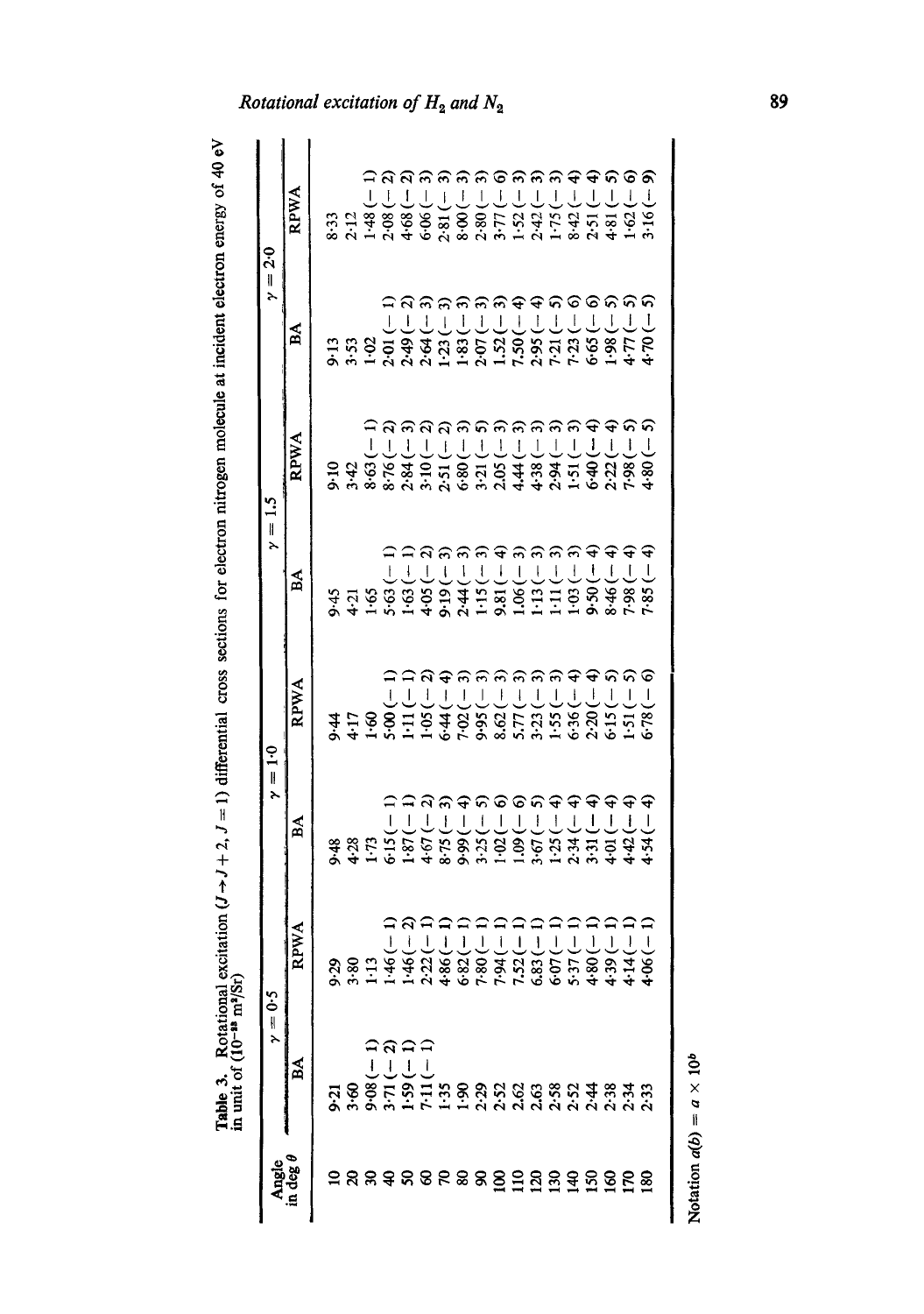all calculations gives the best qualitative agreement with the data. However, its quantitative agreement with the data of this calculation is very poor. We notice that none of the calculations agree with the data at lower angles.

Figure 2 shows our results at 40 eV of the  $(J \rightarrow J + 2, J = 0)$  transition. There is no data to compare with the above calculations at present.

Figure 3 shows our results for the differential cross-section for  $(J \rightarrow J + 2, J = 1)$ transition at an angle of 115° and for energies from 40 to 100 eV. From the figure, we note that our results show a good agreement with the experimental data of Srivastava *et al* (1975) in the entire energy range. The TR calculation underestimates the cross-section in the whole region whereas the Born approximation yields higher values of the cross-sections.

In tables 2 and 3, we give our results based on the regional-plane-wave approximation (RPWA) and the Born approximation (BA) (without  $V_s^{(2)}(r)$  potential in (10)) for the  $(J \rightarrow J + 2, J = 0)$  and  $(J \rightarrow J + 2, J = 1)$  transitions of the N<sub>2</sub> molecule at the different values of  $\gamma$ . There is no data to compare with the above results.

The major contribution to the rotational excitation comes from the long range interactions. In the case of  $N_2$  molecule, the quadrupole moment is higher than  $H_2$ and so the long range contribution will increase. Also the short range  $e - N_2$  static interaction will be stronger and highly asymmetric. It has been shown by Geltman and Takayanagi (1966) that for molecules for which the quadrupole moment is small (e.g.  $O<sub>2</sub>$ ) the short range interaction contribution is very important and significant in certain energy regions. In the case of  $N_2$ , they have obtained little change in the crosssection by the inclusion of short range forces. We do not expect that the RPWA will provide a more reasonable model for the  $N_2$  molecule than the  $H_2$  molecule.

It is concluded that in the range of energies studied in this paper, the regionalplane-wave approximation leads to a considerable improvement over the usual Born approximation at large scattering angles. Predictions become better as the energy increases. Further we note that a good agreement requires varying  $\rho$  to give a fit to the experimental data.

#### **Acknowledgements**

The authors are thankful to the University Grants Commission, India for the financial assistance to carry out this work. One of them (GPG) is also thankful to the Council of Scientific and Industrial Research, New Delhi, for a research fellowship. Thanks are also due to Dr S K Srivastava for supplying the data in a tabulated form.

## **References**

Ardill R W B and Davison W D 1968 *Proc. R. Soc., London A304* 465 Arthurs A M and Dalgarno A 1960 *Proc. R. Soc. London* A256 540 Bhattacharyya P K and Ghosh A S 1975 *Phys. Rev.* A12 480 Bhattacharyya P K and Ghosh A S 1976 *Phys. Rev.* A14 1587 Burke P G and Williams J F 1977 *Phys. Rep.* C34 325 *Chang E S 1974Phys. Rev.* A10 1911 Collins L A and Norcross D W 1978 *Phys. Rev.* A18 467 Dalgarno A and Moffet R J 1963 Proc. Natl. Inst. Sci. India A33 511